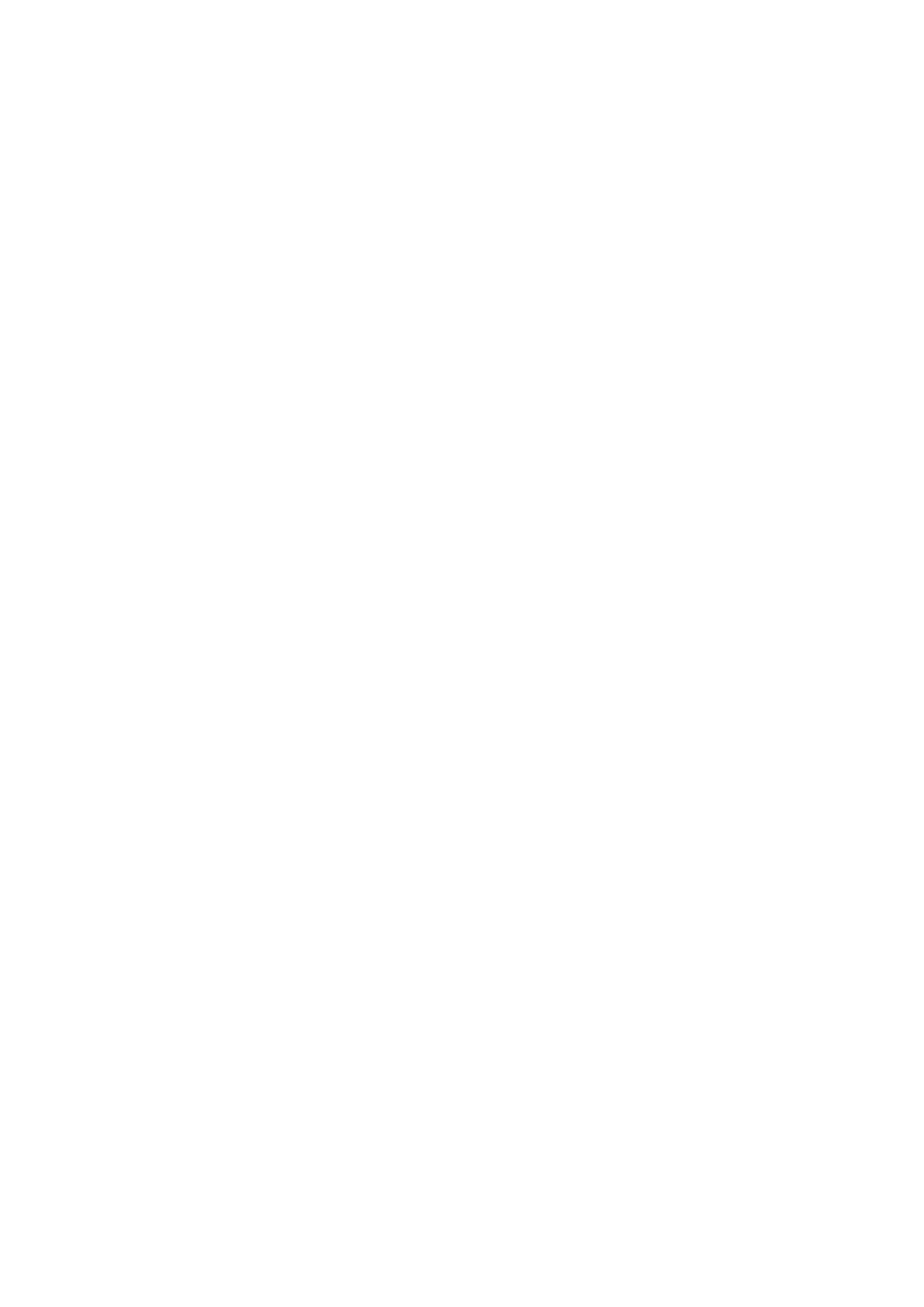#### Western Australia

# **Police (Medical Retirement) Regulations 2019**

## **Contents**

| 1. | Citation                                    |   |
|----|---------------------------------------------|---|
| 2. | Commencement                                |   |
| 3. | Terms used                                  |   |
| 4. | Authorised persons                          | 2 |
| 5. | Examination by medical board                | 2 |
| 6. | Making documents and materials available to |   |
|    | member                                      | 3 |
| 7. | Service of notices or documents on member   | 4 |
| 8. | Restriction on suspending member's pay      | 5 |
|    | <b>Notes</b>                                |   |
|    | Compilation table                           | 6 |
|    | <b>Defined terms</b>                        |   |

30 Nov 2019 Version 00-a0-00 page i Published on www.legislation.wa.gov.au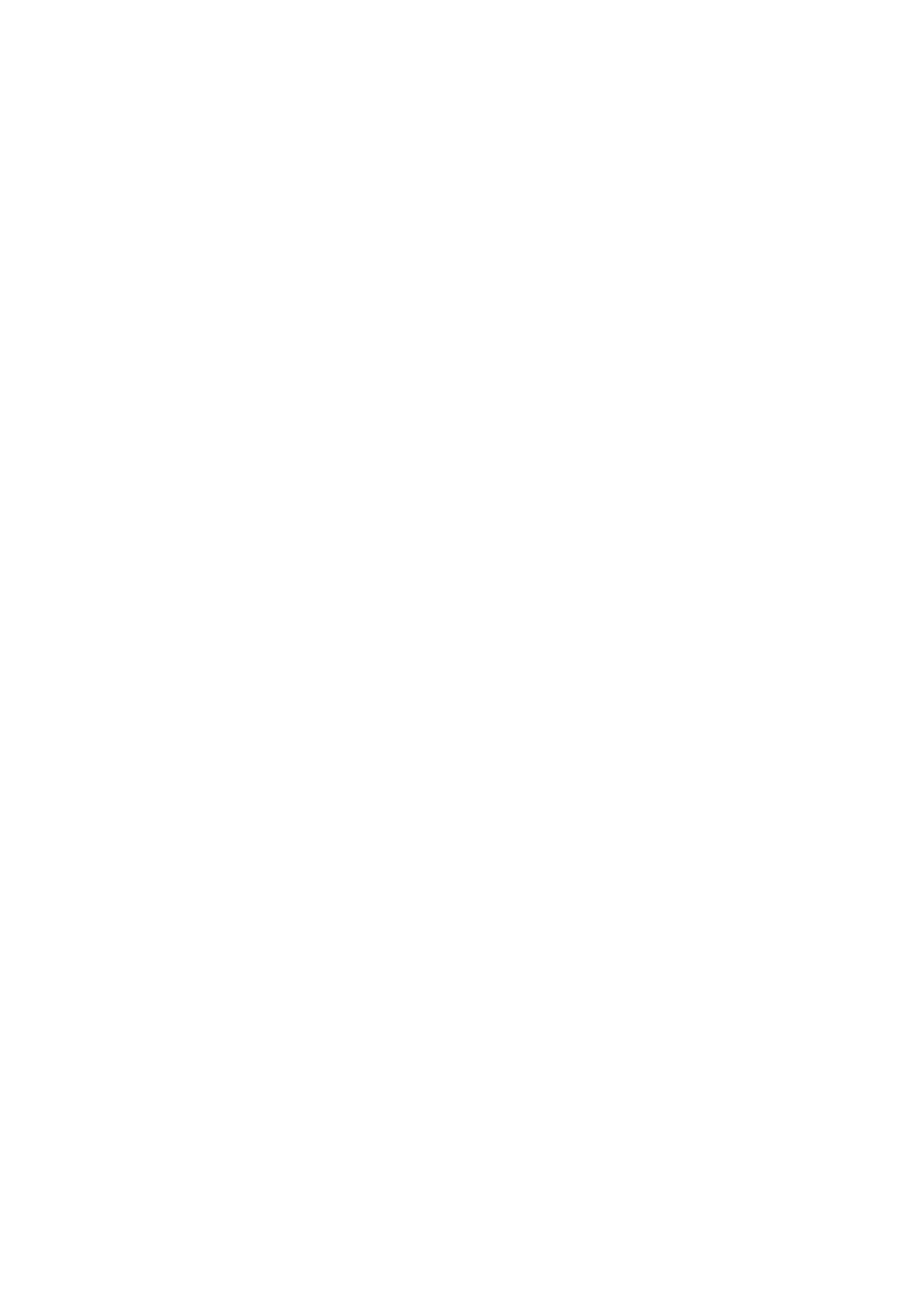#### Police Act 1892

## **Police (Medical Retirement) Regulations 2019**

#### **1. Citation**

These regulations are the *Police (Medical Retirement) Regulations 2019* <sup>1</sup> .

#### **2. Commencement**

These regulations come into operation as follows —

- (a) regulations 1 and  $2$  on the day on which these regulations are published in the *Gazette*;
- (b) the rest of the regulations on the day on which the *Police Amendment (Medical Retirement) Act 2019* Part 2 comes into operation.

#### **3. Terms used**

In these regulations —

*authorised person* means a senior executive officer authorised by the CEO (Health) under regulation 4;

*CEO (Health)* means the chief executive officer of the Department;

*Department* means the department of the Public Service principally assisting in the administration of the Acts to which the *Health Legislation Administration Act 1984* applies;

*medical practitioner* has the meaning given in section 33ZB of the Act;

*member* has the meaning given in section 33ZB of the Act;

*Police Commissioner* has the meaning given in section 33ZB of the Act;

30 Nov 2019 Version 00-a0-00 page 1 Published on www.legislation.wa.gov.au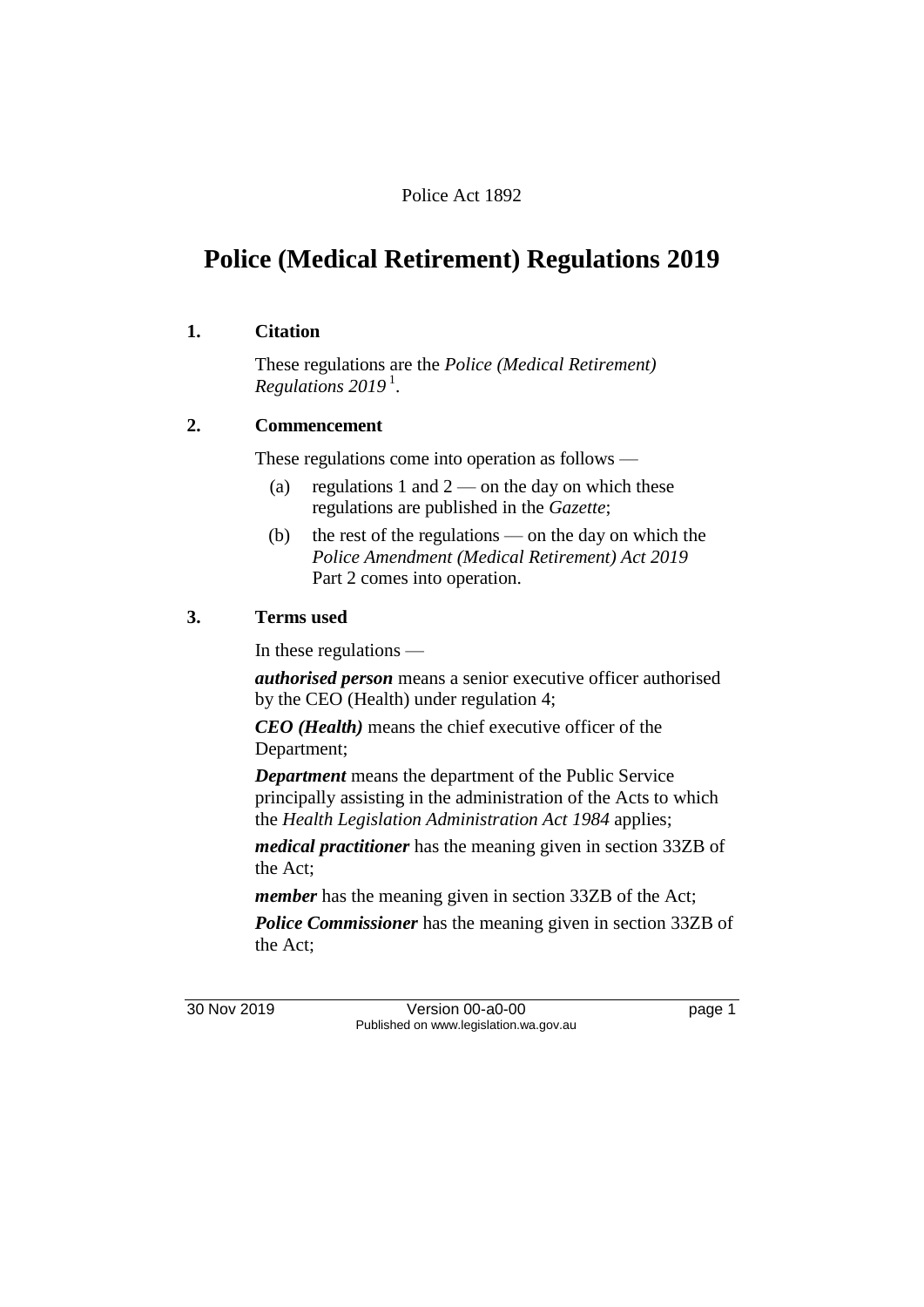*privilege* means —

- (a) a privilege that would attach to documents prepared for the purpose of pending or contemplated proceedings or in connection with the obtaining or giving of legal advice; or
- (b) immunity from production of documents or materials where their disclosure would be against the public interest; or
- (c) immunity from production of documents or materials under an enactment;

*senior executive officer* means a senior executive officer (as defined in the *Public Sector Management Act 1994* section 3(1)) employed in the Department;

*working day* means a day other than a Saturday, a Sunday or a public holiday throughout Western Australia.

### **4. Authorised persons**

For the purposes of regulation 5, the CEO (Health) may, in writing, authorise a senior executive officer to make appointments to medical boards.

### **5. Examination by medical board**

- (1) The purpose of an examination by a medical board under section 33ZC(2) of the Act is to assist the Police Commissioner to determine under Part IIC of the Act whether the member should be retired on medical grounds.
- (2) The medical board must consist of 3 medical practitioners appointed by the CEO (Health) or an authorised person.

page 2 Version 00-a0-00 30 Nov 2019 Published on www.legislation.wa.gov.au

**r. 4**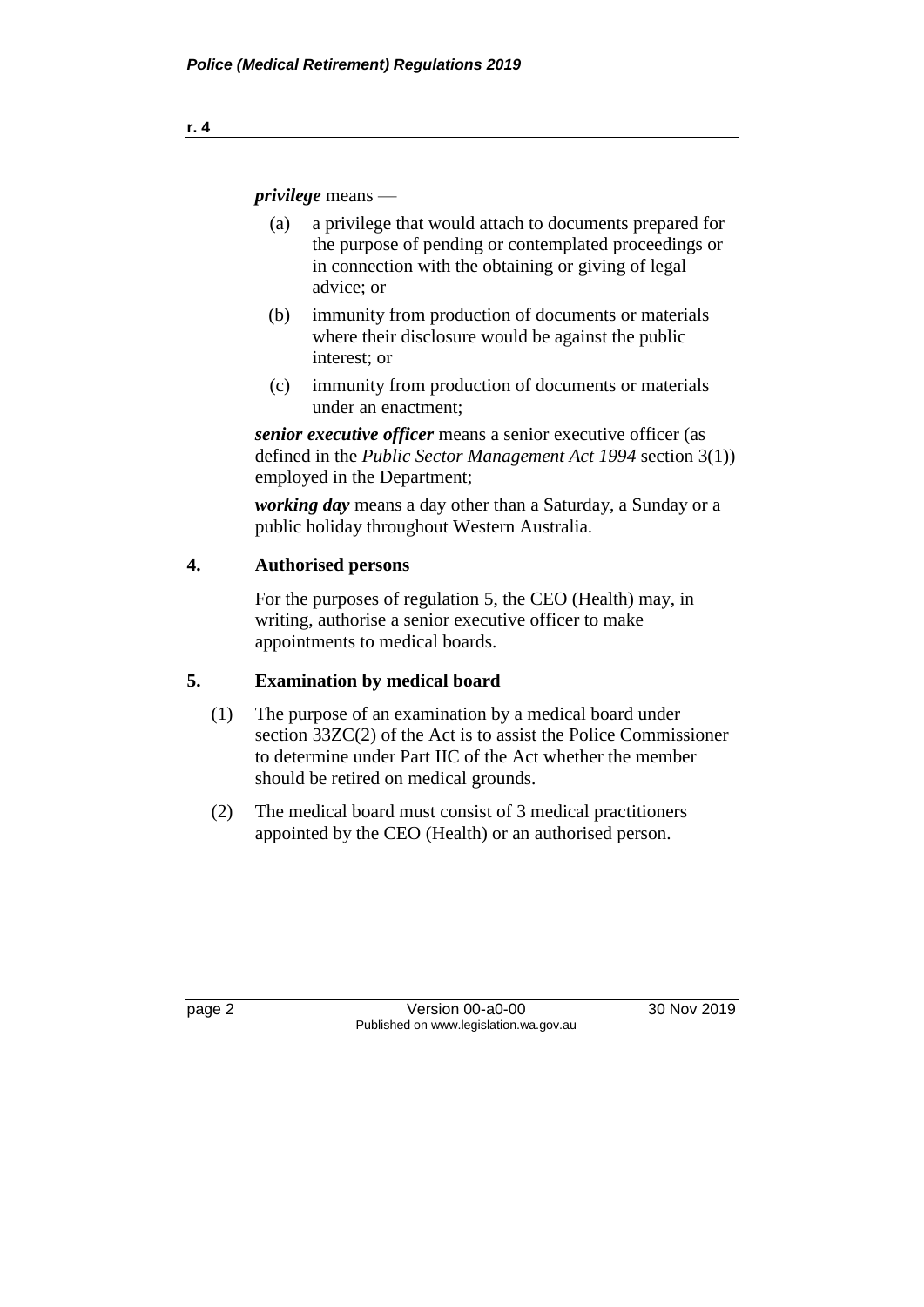(3) If the CEO (Health) or authorised person considers it appropriate to do so, the CEO (Health) or authorised person may appoint 1 or more additional medical practitioners to the medical board.

#### **6. Making documents and materials available to member**

- (1) If the Police Commissioner gives a member a notice under section 33ZD(2) of the Act, the Police Commissioner must, as soon as practicable after giving the notice —
	- (a) give the member a copy of the report given to the Police Commissioner by the medical board under section 33ZC(6) of the Act; and
	- (b) give the member a copy of any other documents, and make available to the member for inspection any other materials, that were examined and taken into account by the Police Commissioner in forming the opinion that the member is medically unfit.
- (2) Subregulation (1)(b) does not apply to any document or material that is privileged.
- (3) If the Police Commissioner does not provide the member with a copy of a document or make available to the member for inspection any other material under subregulation (1)(b) because it is privileged, the Police Commissioner must advise the member of the ground for the document or material being privileged.
- (4) The Police Commissioner is not required to comply with section 33ZE(5) of the Act to the extent that —
	- (a) the Police Commissioner has already provided the member with a copy of the documents or made available to the member for inspection any other materials under subregulation (1); or
	- (b) the documents or materials are privileged.

30 Nov 2019 Version 00-a0-00 page 3 Published on www.legislation.wa.gov.au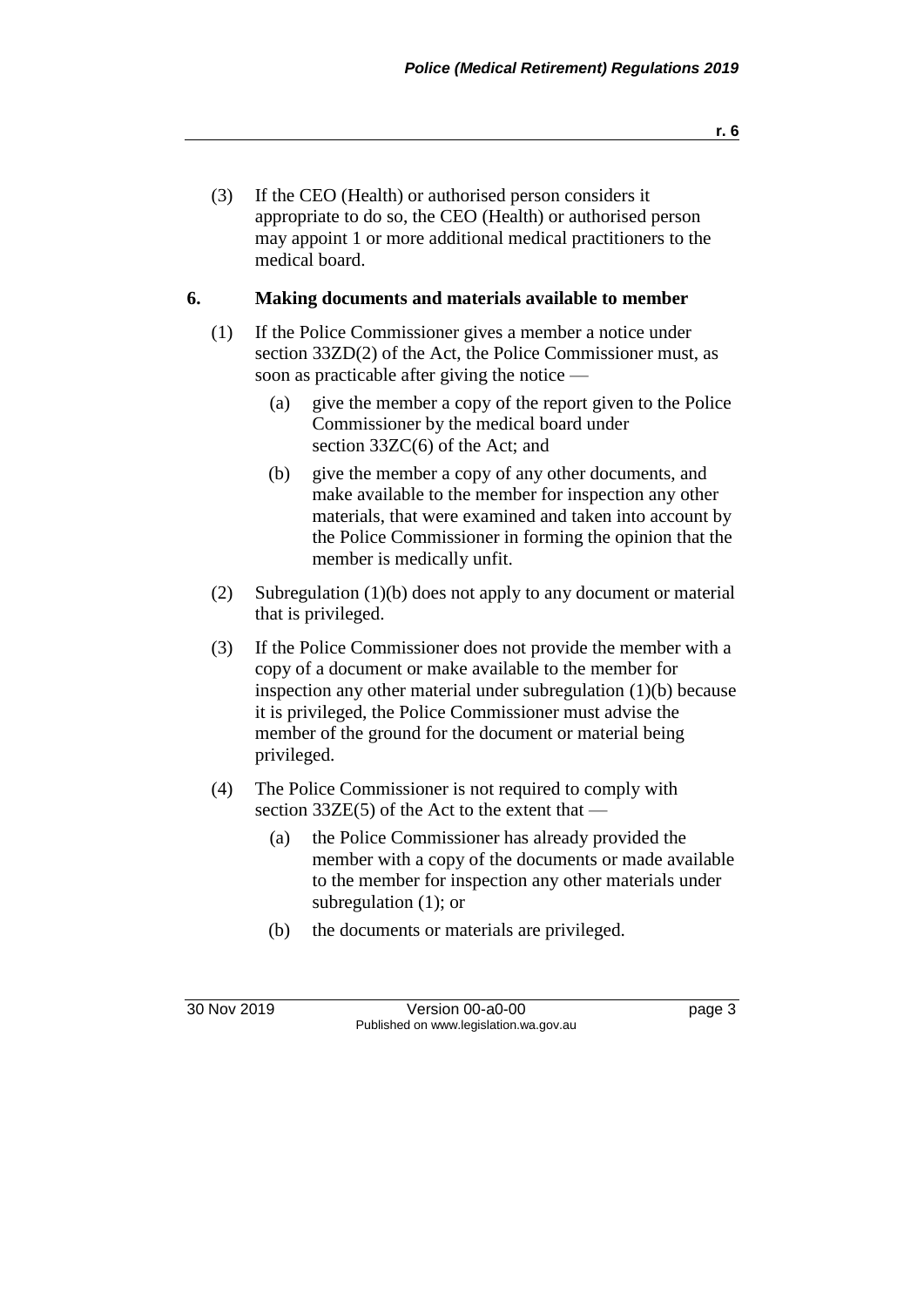- (5) If the Police Commissioner does not comply with section 33ZE(5) of the Act because any document or material is privileged, the Police Commissioner must advise the member of the ground for the document or material being privileged.
- (6) Subregulation (5) does not apply if the Police Commissioner has already advised the member under subregulation (3) of the ground for the document or material being privileged.

### **7. Service of notices or documents on member**

- (1) If a notice or document is required to be given to a member under section  $33ZD(2)$ ,  $33ZE(1)(b)$ ,  $33ZE(5)$  or  $33ZE(10)(a)$  of the Act or regulation 6(1), service may be effected on the member —
	- (a) by delivering it to the member personally; or
	- (b) by properly addressing and posting it (by pre-paid post) as a letter to the usual or last known place of abode of the member or to an address for service given by the member in writing to the Police Commissioner for the purpose of service of notices and documents under this regulation; or
	- (c) by leaving it for the member at the member's usual or last known place of abode; or
	- (d) by leaving it for the member at an address given by the member in writing to the Police Commissioner for the purpose of service of notices and documents under this regulation; or
	- (e) by emailing the notice or document (whether or not as an attachment) to an email address given by the member in writing to the Police Commissioner for the purpose of service of notices and documents under this regulation.
- (2) Subregulation (1)(e) applies only if
	- (a) the member has, in writing to the Police Commissioner, expressly consented to notices and documents being

|--|--|

Version 00-a0-00 30 Nov 2019 Published on www.legislation.wa.gov.au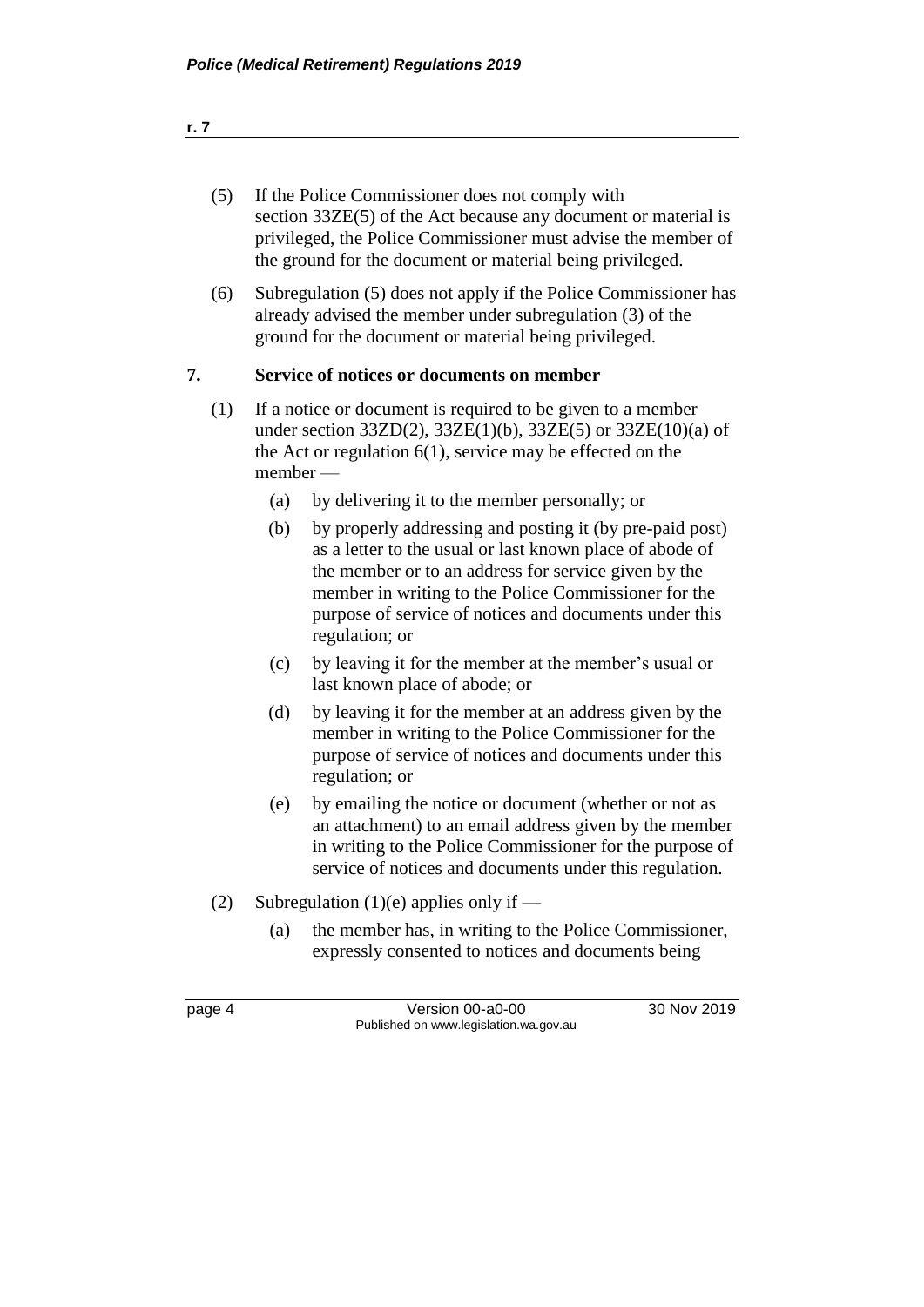served on the member by email under this regulation; and

- (b) at the time the email is sent, the member has not, in writing to the Police Commissioner, withdrawn that consent.
- (3) Service under subregulation (1) is to be taken to be effected
	- (a) in the case of service under subregulation  $(1)(a)$ , at the time of delivery to the member; or
	- (b) in the case of service under subregulation (1)(b), on the 7<sup>th</sup> working day after the date on which the letter was posted; or
	- (c) in the case of service under subregulation  $(1)(c)$ , at the time it is left at the abode; or
	- (d) in the case of service under subregulation  $(1)(d)$ , at the time it is left at the address given to the Police Commissioner; or
	- (e) in the case of service under subregulation (1)(e), on the next working day after the date on which the email is sent to the email address given to the Police Commissioner.
- (4) For the purposes of section  $33\text{ZE}(10)(b)$  of the Act, a member is taken to receive a notice when service of the notice is taken to be effected under subregulation (3).

#### **8. Restriction on suspending member's pay**

During any period in which consideration is being given to a member's retirement on medical grounds under Part IIC of the Act, the Police Commissioner and the Governor must not suspend the member's pay.

30 Nov 2019 Version 00-a0-00 page 5 Published on www.legislation.wa.gov.au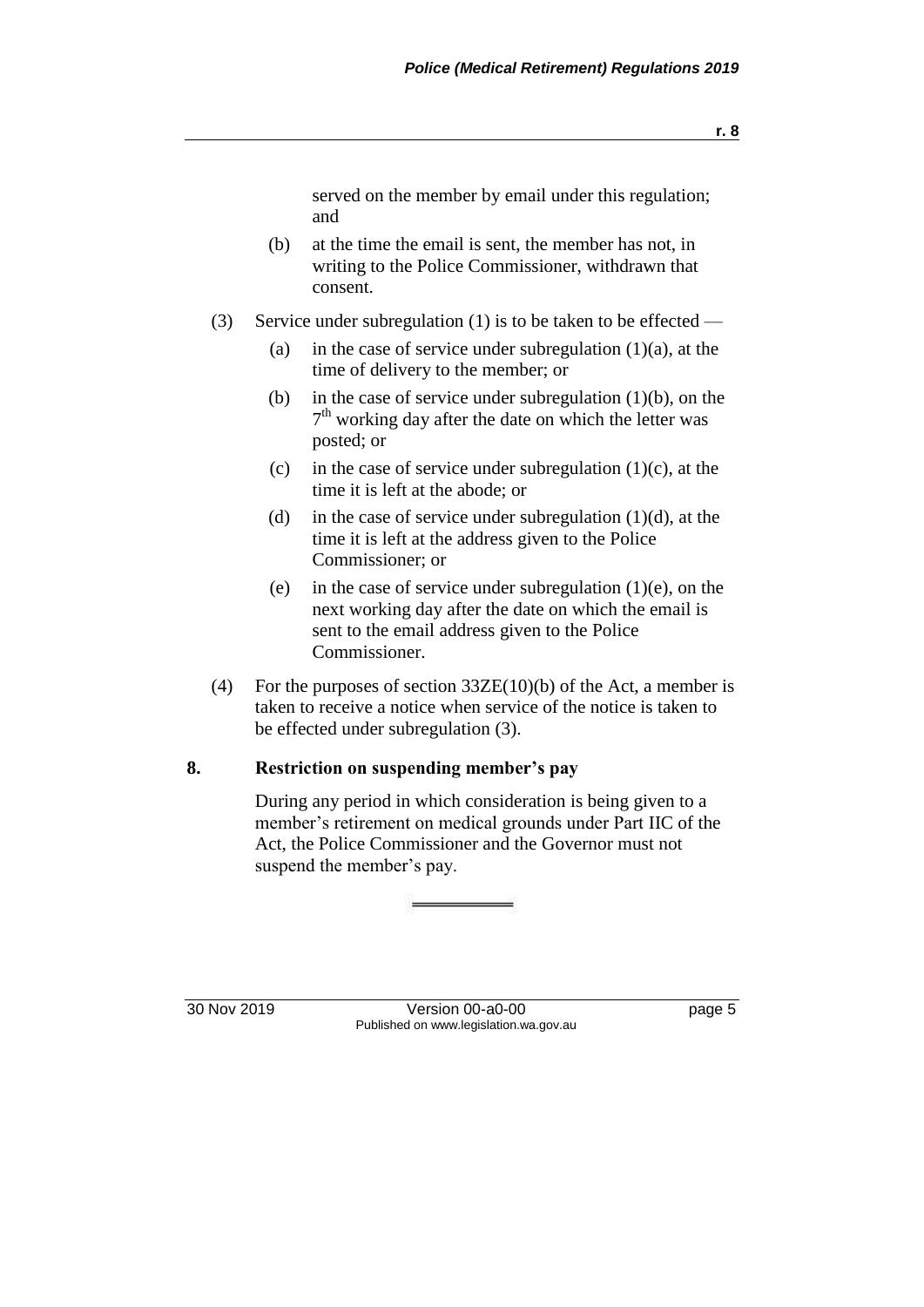#### **Notes**

<sup>1</sup> This is a compilation of the *Police (Medical Retirement) Regulations 2019*. The following table contains information about those regulations.

#### **Compilation table**

| <b>Citation</b>                                 | <b>Gazettal</b>           | <b>Commencement</b>                                                                                                                                       |
|-------------------------------------------------|---------------------------|-----------------------------------------------------------------------------------------------------------------------------------------------------------|
| Police (Medical Retirement)<br>Regulations 2019 | 29 Nov 2019<br>p. 4135-41 | r. 1 and 2: 29 Nov 2019<br>(see r. $2(a)$ );<br>Regulations other than r. 1 and 2:<br>30 Nov 2019 (see r. 2(b) and<br><i>Gazette</i> 29 Nov 2019 p. 4133) |

page 6 Version 00-a0-00 30 Nov 2019 Published on www.legislation.wa.gov.au